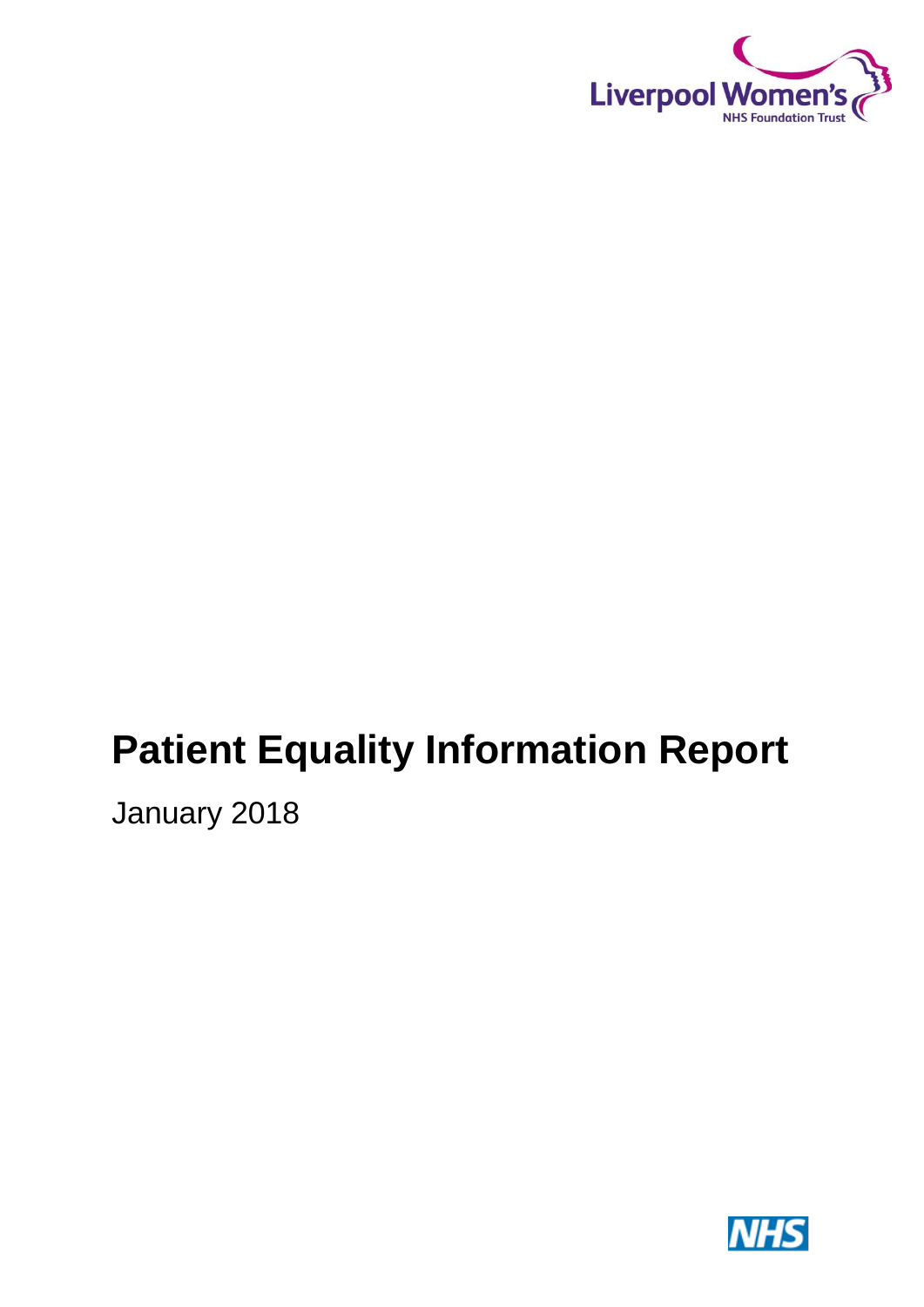

## **Patients accessing services at LWHFT (01/12/16 to 01/12/17)**

The information in this report is based on the patients who accessed our services during the period from 01/12/16 to 01/12/17, and reflects the information held on these patients in our electronic patient record system 'Meditech'.

#### **Total number of patients accessing services: 198,111**

## **Fig 1. Gender of patients using services:**

| Gender       |        | <b>Percentage of</b><br>Headcount   Total Patients <sup>"</sup> |       | Inpatients Outpatients |
|--------------|--------|-----------------------------------------------------------------|-------|------------------------|
| Female       | 190522 | 96%                                                             | 34651 | 155871                 |
| Male         | 7589   | 4%                                                              | 28    | 7561                   |
| <b>Total</b> | 198111 | 100%                                                            | 34679 | 163432                 |

**Fig 2. Age range of patients using services in the Trust:**

## **Inpatients:**

| <b>Age Group</b>   | <b>Number of Patients</b> | <b>Percentage of total</b><br>Inpatients in each<br>age group |  |
|--------------------|---------------------------|---------------------------------------------------------------|--|
| <16 Years of Age   | 54                        | 0.16%                                                         |  |
| $16 - 25$          | 8827                      | 25.45%                                                        |  |
| $26 - 35$          | 17128                     | 49.39%                                                        |  |
| $36 - 45$          | 5401                      | 15.57%                                                        |  |
| 46-55              | 1470                      | 4.24%                                                         |  |
| 56-65              | 851                       | 2.45%                                                         |  |
| 66-75              | 563                       | 1.62%                                                         |  |
| 76-86              | 339                       | 0.98%                                                         |  |
| 87+Years           | 46                        | 0.13%                                                         |  |
| <b>Grand Total</b> | 34679                     | 100.00%                                                       |  |

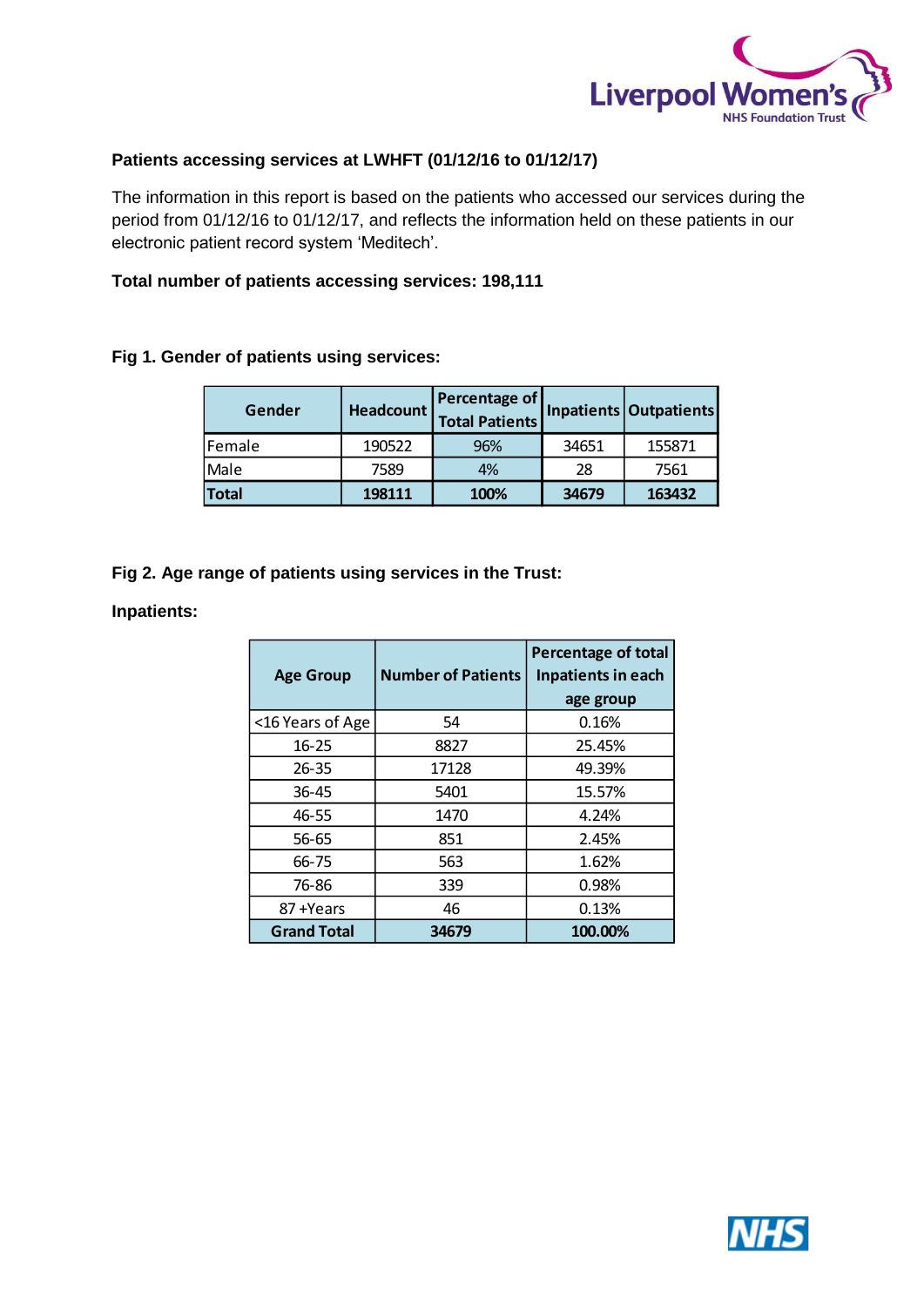

## **Fig 3. Age range of patients using Outpatients:**

| <b>Age Group</b>   | <b>Number of Patients</b> | <b>Percentage of total</b><br>Inpatients in each |  |
|--------------------|---------------------------|--------------------------------------------------|--|
|                    |                           | age group                                        |  |
| <16 Years of Age   | 432                       | 0.26%                                            |  |
| 16-25              | 24484                     | 14.98%                                           |  |
| $26 - 35$          | 67837                     | 41.51%                                           |  |
| 36-45              | 34376                     | 21.03%                                           |  |
| 46-55              | 14117                     | 8.64%                                            |  |
| 56-65              | 9462                      | 5.79%                                            |  |
| 66-75              | 7219                      | 4.42%                                            |  |
| 76-86              | 4751                      | 2.91%                                            |  |
| 86 + Years         | 754                       | 0.46%                                            |  |
| <b>Grand Total</b> | 163432                    | 100.00%                                          |  |

## **Ethnicity of patients using services in the Trust**

## **Fig 4. Inpatients**

| <b>Ethnicity</b>                        | <b>Headcount</b> |  |
|-----------------------------------------|------------------|--|
| <b>ANY OTHER GROUP</b>                  | 899              |  |
| ASIAN - INDIAN/BRITISH INDIAN           | 257              |  |
| <b>ASIAN - ANY OTH ASIAN BACKGROUND</b> | 505              |  |
| ASIAN - BANGLADESHI/BRIT BANGL          | 103              |  |
| ASIAN - PAKISTANI/BRIT PAKISTANI        | 276              |  |
| <b>BLACK - AFRICAN</b>                  | 656              |  |
| <b>BLACK - CARIBBEAN</b>                | 54               |  |
| <b>BLACK - ANY OTH BLACK BACKGROUND</b> | 162              |  |
| <b>CHINESE</b>                          | 309              |  |
| <b>MIXED - WHITE &amp; ASIAN</b>        | 83               |  |
| MIXED - WHITE & BLACK AFRICAN           | 127              |  |
| MIXED - WHITE & BLK CARIBBEAN           | 138              |  |
| MIXED - OTHER/INCL MIXED BRITISH        | 203              |  |
| <b>NOT STATED</b>                       | 723              |  |
| <b>NULL</b>                             | $\overline{7}$   |  |
| <b>WHITE</b>                            | 3                |  |
| WHITE - BRITISH                         | 27976            |  |
| WHITE - ENGLISH                         | 1                |  |
| WHITE - IRISH                           | 435              |  |
| WHITE - ANY OTH WHITE BACKGROUND        | 1762             |  |
| <b>Grand Total</b>                      | 34679            |  |

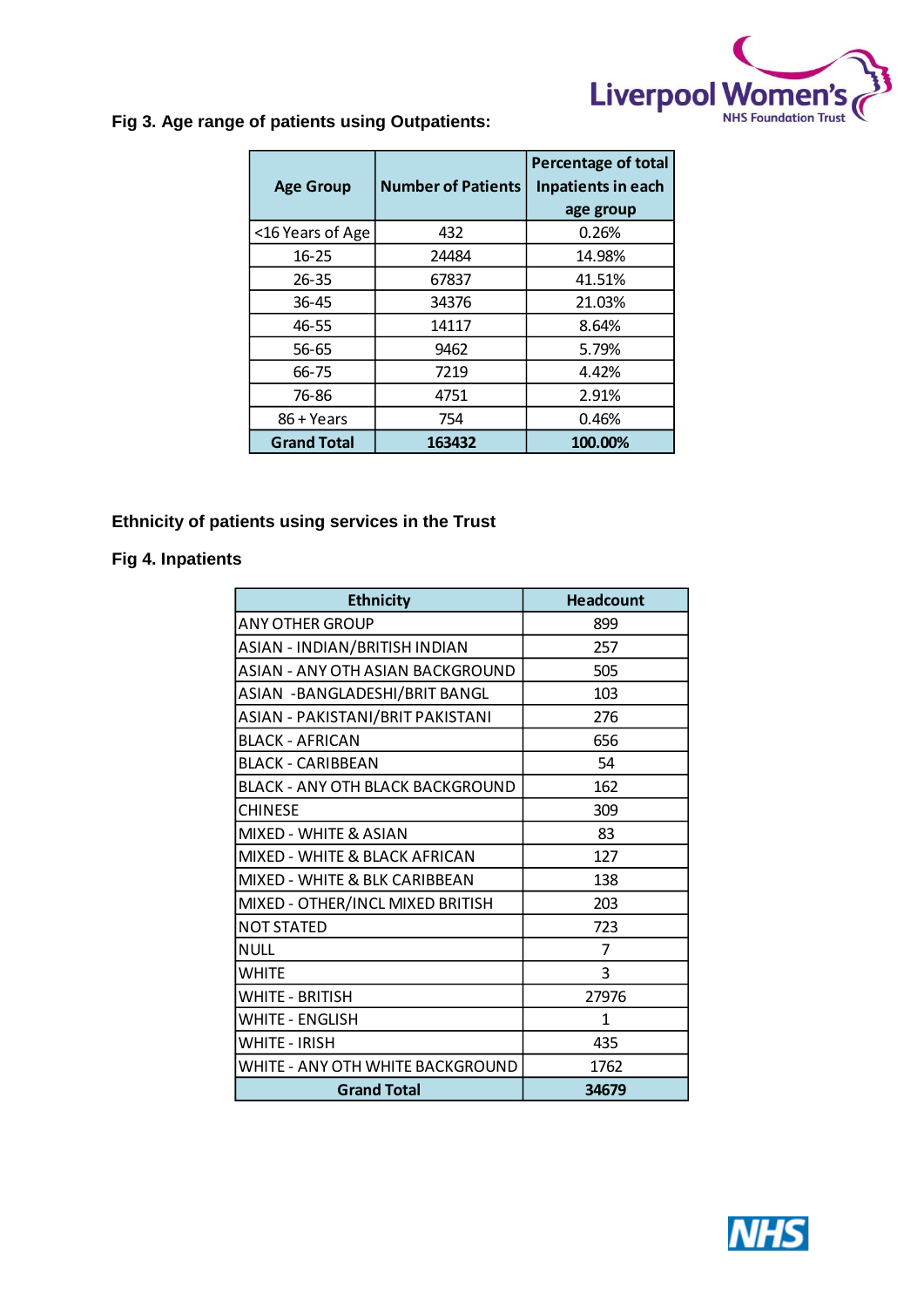

## **Fig 5. Outpatients**

| <b>Ethnicity</b>                         | <b>Headcount</b> |  |
|------------------------------------------|------------------|--|
| <b>ANY OTHER GROUP</b>                   | 3547             |  |
| ASIAN - INDIAN/BRITISH INDIAN            | 1397             |  |
| ASIAN-ANY OTH ASIAN BACKGROUND           | 2214             |  |
| ASIAN - BANGLADESHI/BRIT BANGL           | 469              |  |
| ASIAN - PAKISTANI/BRIT PAKISTANI         | 1267             |  |
| <b>BLACK - AFRICAN</b>                   | 2740             |  |
| <b>BLACK - CARIBBEAN</b>                 | 271              |  |
| BLACK - ANY OTH BLACK BACKGROUND         | 782              |  |
| <b>CHINESE</b>                           | 1493             |  |
| <b>MIXED - WHITE &amp; ASIAN</b>         | 431              |  |
| <b>MIXED - WHITE &amp; BLACK AFRICAN</b> | 410              |  |
| MIXED - WHITE & BLK CARIBBEAN            | 511              |  |
| MIXED - OTHER/INCL MIXED BRITISH         | 814              |  |
| <b>NOT KNOWN</b>                         | $\mathbf{1}$     |  |
| <b>NOT STATED</b>                        | 4308             |  |
| <b>NULL</b>                              | 2080             |  |
| PT. DOES NOT WISH TO ANSWER              | 3                |  |
| <b>WHITE</b>                             | 53               |  |
| WHITE - BRITISH                          | 131218           |  |
| <b>WHITE - ENGLISH</b>                   | 9                |  |
| <b>WHITE - IRISH</b>                     | 1462             |  |
| WHITE - ANY OTH WHITE BACKGROUND         | 7952             |  |
| <b>Grand Total</b>                       | 163432           |  |

## **Disability**

Unfortunately no data has been collected in 17/18 on **disability status** of patients attending the Trust. A new self-booking in system has been introduced however this system has not recorded disability status. This is now being rectified with the software providers.

## **Sexual orientation**

When a patient first visits the Trust we encourage them to complete monitoring forms to inform us of their sexual orientation.

During this time period a total of 15,445 patients completed monitoring forms, the results for sexual orientation are show below:

## **Fig 6. Sexual Orientation of patients:**